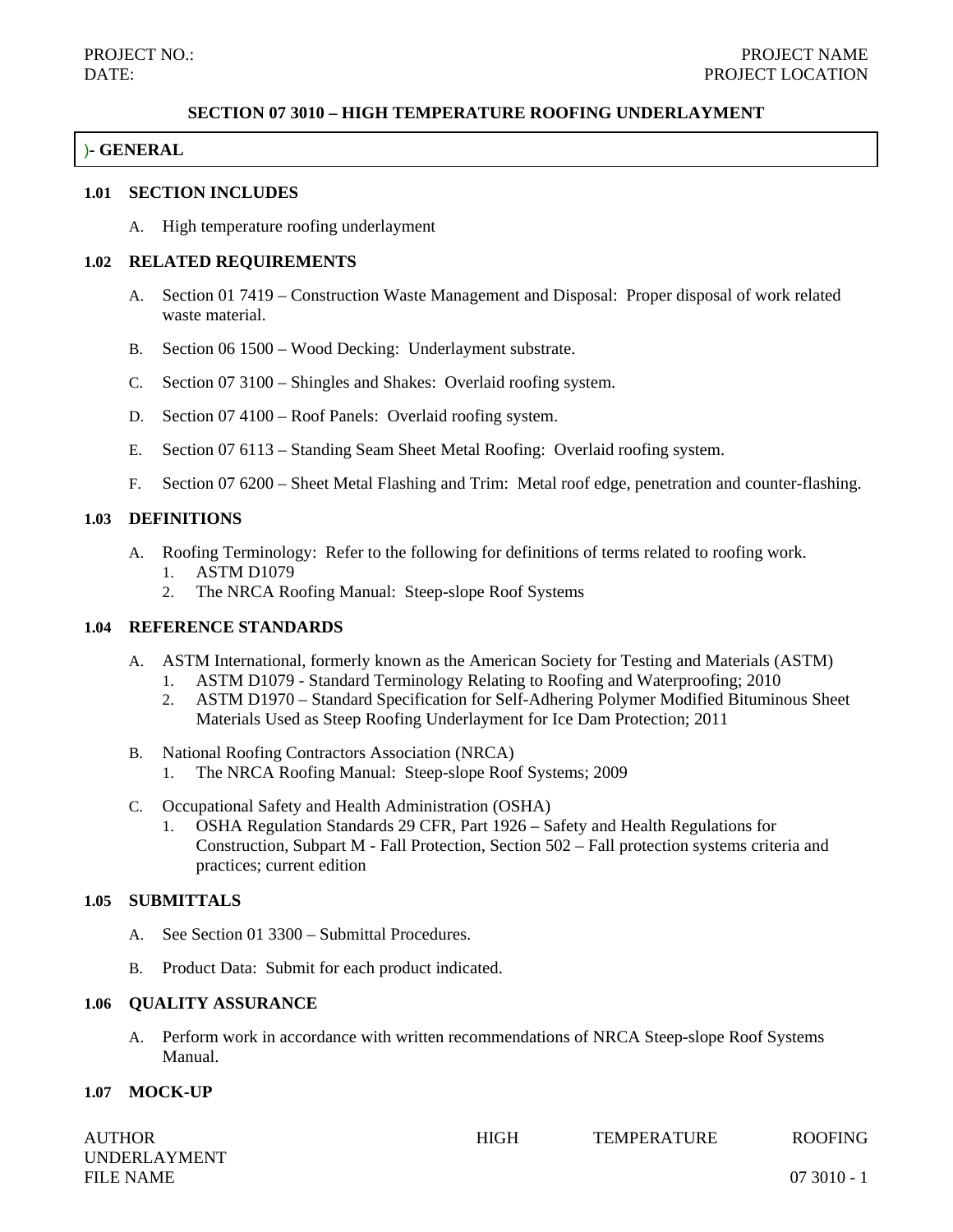- A. Provide steep slope roofing system mock-up of **[10 feet by 10 feet]** or **[ \_\_ sq ft]**, including underlayment and accessories.
- B. Locate where directed.
- C. Mockup may remain as part of the Work.

## **1.08 DELIVERY, STORAGE, AND HANDLING**

- A. Furnish materials wrapped in manufacturer's original packaging.
- B. Store materials upright in a covered and ventilated location with temperatures under 110 degrees F, and protected until installation in accordance with manufacturer's instructions.
	- 1. Do not stack over three pallets high.

## **1.09 FIELD [or] SITE CONDITIONS**

- A. Provide final roof covering over underlayment within 90 days after installation.
- B. Maintain ambient temperatures above 40 degrees F and below 100 degrees F during application.
- C. Cold Weather Application: Mechanically fasten membrane in position on roof decking and ensure membrane has bonded to roof deck prior to covering.
- D. Comply with safe roofing codes and practices as outlined by OSHA Regulation Standards 29 CFR, Subpart 1926.502.
- E. Depending on roof pitch and surface conditions, manufacturer recommends use of roof jacks, toeboards, or a storage platform to be secured for support of roofing materials.

# **1.10 WARRANTY**

- A. Standard manufacturer's warranty that indicates manufacturer will replace underlayment materials that are found defective within specified warranty period.
	- 1. Warranty Period: 1 year

# **PART 2- PRODUCTS**

## **2.01 MANUFACTURERS**

- A. Alco Products, LLC; Product Alco Shield Ice & Water Protector High Temperature (HT), No. 277: www.alco-products.com.
	- 1. Substitutions: **[See Section 01 6000 Product Requirements]** or **[Not permitted]**.

# **2.02 MATERIALS**

- A. Underlayment: Self-adhering and self-sealing, polymer modified asphalt membrane; ASTM D1970, with fiberglass mat reinforcement and smooth skid resistant surface.
	- 1. Roll Width: 36 inches.
	- 2. Roll Length: 65 feet for 1.95 square roll, 36 per pallet.
	- 3. Roll Weight: 50 lbs.
	- 4. Roll Coverage: 195 sq ft (1.95 square).
	- 5. Membrane Thickness: 48 mils (0.048 inch).
	- 6. Backing Material: Silicone coated release film.
	- 7. Ultra-Violet (UV) Resistance: 90 days, maximum.
	- 8. High Temperature Resistance: 240 degrees F.

UNDERLAYMENT FILE NAME 07 3010 - 2

AUTHOR HIGH TEMPERATURE ROOFING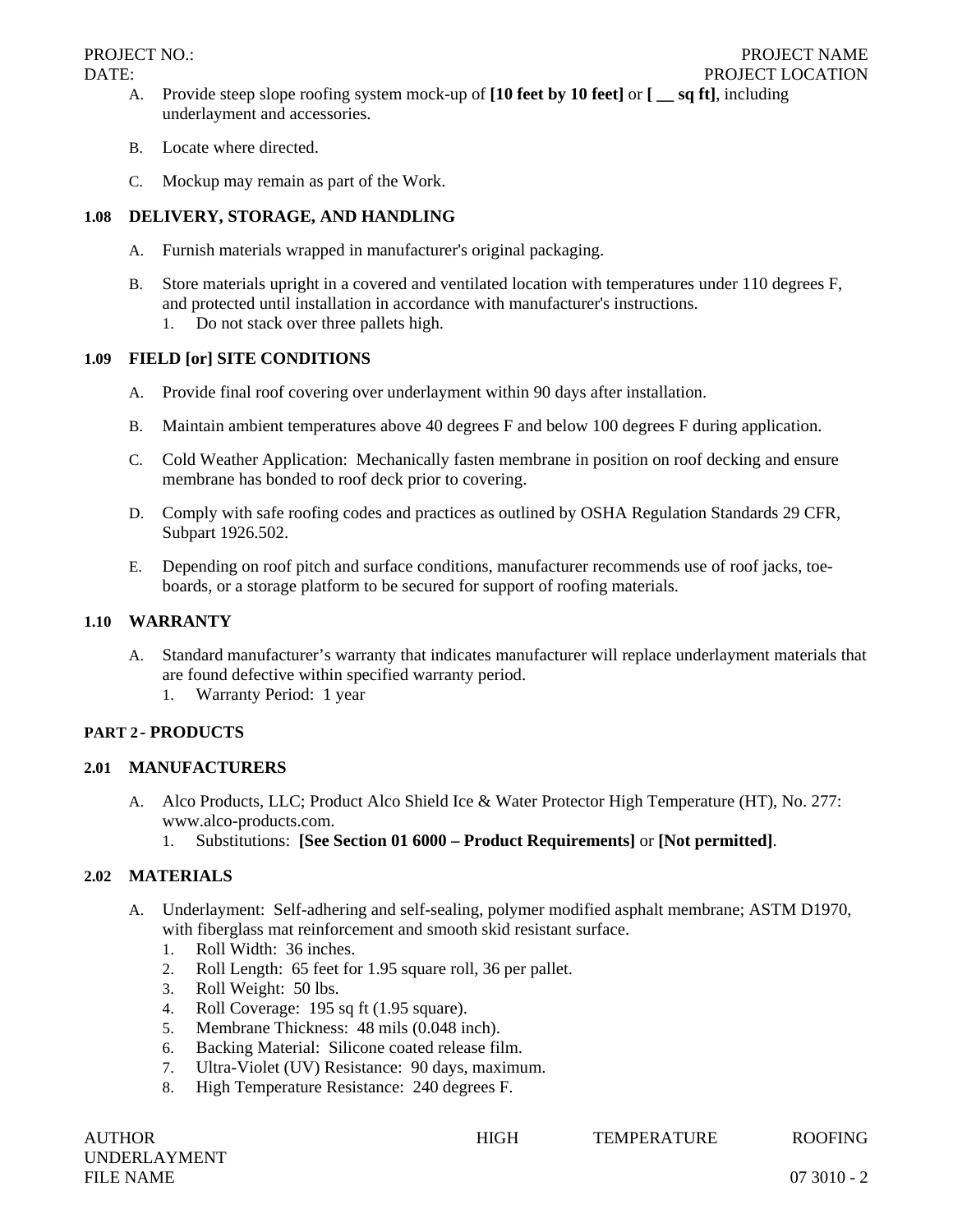- A. Underlayment Substrate: Refer to Section 06 1500.
- B. Shingles and Shakes: Refer to Section 07 3100.
- C. Roof Panels: Refer to Section 07 4100.
- D. Standing Seam Sheet Metal Roofing: Refer to Section 07 6113.
- E. Metal Flashing and Trim: Comply with requirements of Section 07 6200.

### **PART 3- EXECUTION**

## **3.01 VERIFICATION OF CONDITIONS**

- A. Prior to application, verify that roof decking surface is free of moisture, frost, dust and dirt, loose nails, and other protrusions.
- B. Replace damaged roof sheathing.
- C. Re-fasten any loose roof decking panels.
- D. Verify that roof decking fasteners are not protruding from surface, adjust as necessary.
- E. Do not apply underlayment over shingles or pre-existing underlayment.
- F. Do not apply underlayment over damp surfaces, and ensure roof decking is dry prior to starting this work.

## **3.02 INSTALLATION**

- A. Install directly to properly prepared roof decking in accordance with manufacturers written installation instruction.
- B. Sweep entire roof deck area to remove dirt and debris.
- C. Remove roll of underlayment from box and cut into three equal lengths, or into shorter lengths as required for roofing project conditions.
- D. Unroll underlayment material and allow it to relax (acclimate to existing conditions) for at least 3 to 5 minutes.
- E. Do not remove the release film until ready to apply underlayment to roof decking.
- F. At the first course, parallel to and flush with the eave, remove the lower half of release film from underlayment and place on roof, locating the printed ply line away from eave edge.
	- 1. Adhere lower half of underlayment, then remove remaining release film and adhere balance of underlayment to roof deck.
- G. Underlayment may be nailed in place until it bonds to roof. Do not nail through lap along top edge of underlayment.
- H. Align additional courses parallel to first course with bottom edge overlapping lower course to marked ply line, with at least 4 inch horizontal overlaps and 6 inch vertical end laps.
- I. Tack overlying horizontal and vertical course in place using hand pressure or a roller, and smooth out lapped areas to ensure good adhesion.

| <b>AUTHOR</b>       | <b>HIGH</b> | <b>TEMPERATURE</b> | <b>ROOFING</b> |
|---------------------|-------------|--------------------|----------------|
| <b>UNDERLAYMENT</b> |             |                    |                |
| <b>FILE NAME</b>    |             |                    | $073010 - 3$   |

HIGH TEMPERATURE ROOFING